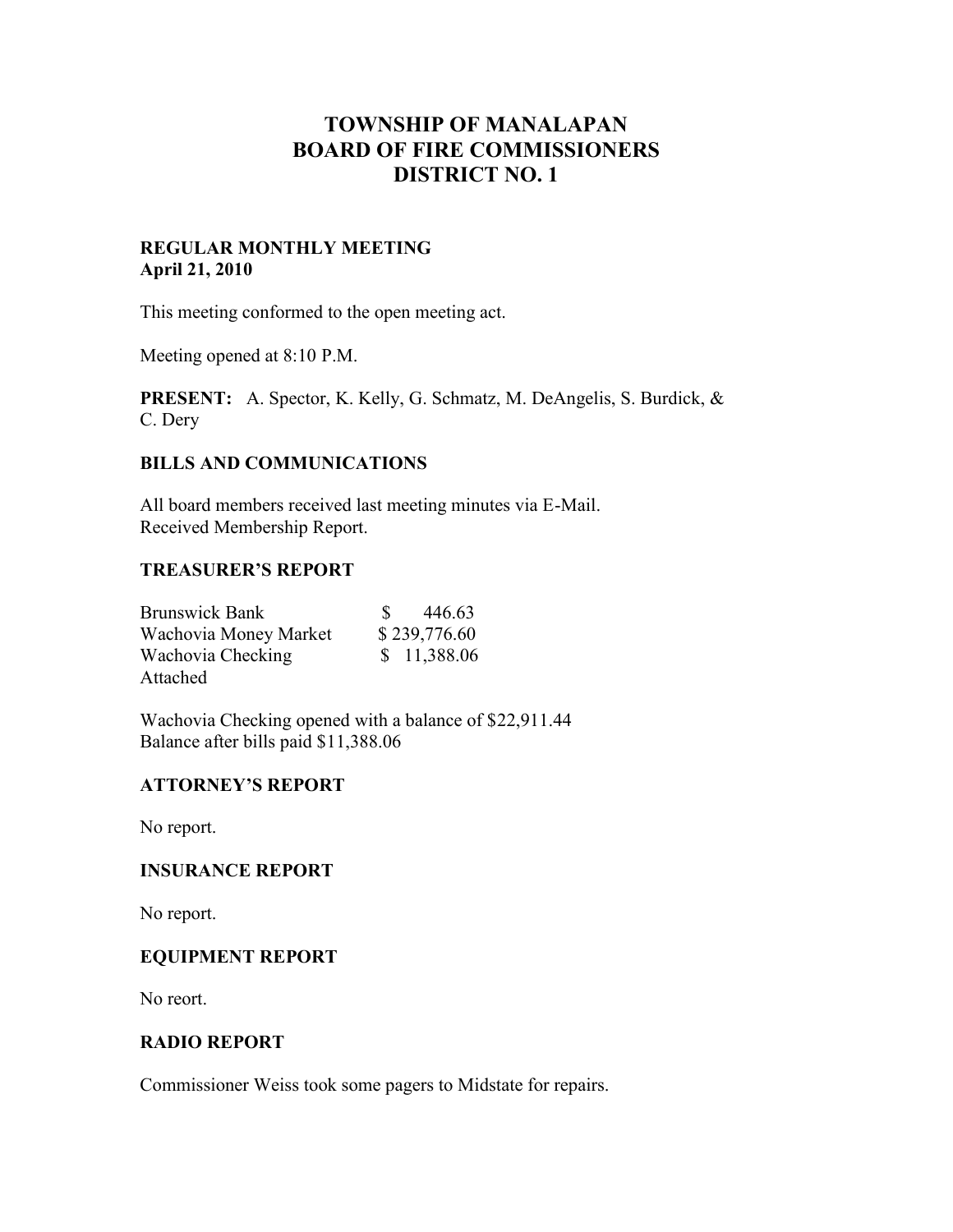## **CHIEF'S REPORT**

Chief Burdick reported there were 98 calls for the month of March.

# **TRUCK REPORT**

26-1-73 – a new onboard charger has been ordered..

## **ASSOCIATION REPORT**

No report.

## **TRUSTEES' REPORT**

No report.

## **OLD BUSINESS**

See attached.

#### **NEW BUSINESS**

Commissioner DeAngelis made a motion to pay all vouchers; this was seconded by Commissioner Kelly. All voted aye.

Commissioner Schmatz made a motion for \$1,000 to hold a Truck Ops & Engine Ops Training; this was seconded by Commissioner Kelly. All voted aye.

Commissioner DeAngelis made a motion not to exceed \$1,400 to purchase bottle covers with truck numbers; this was seconded by Commissioner Schmatz. All voted aye.

Commissioner Schmatz made a motion for \$1,000 to purchase a stokes basket for 26-1- 76; this was seconded by Commissioner Kelly. All voted aye.

Commissioner Schmatz made a motion for \$1,000 to purchase a partner saw for 26-1-76; this was seconded by Commissioner Kelly. All voted aye.

A discussion was held regarding fire calls going to third alerts.

IChiefs Convention is in Chicago the 3rd week of August.

Meeting opened to the public at 8:54 p.m.

A motion was made by Commissioner Spector to adjourn; it was second by Commissioner Kelly and all voted aye.